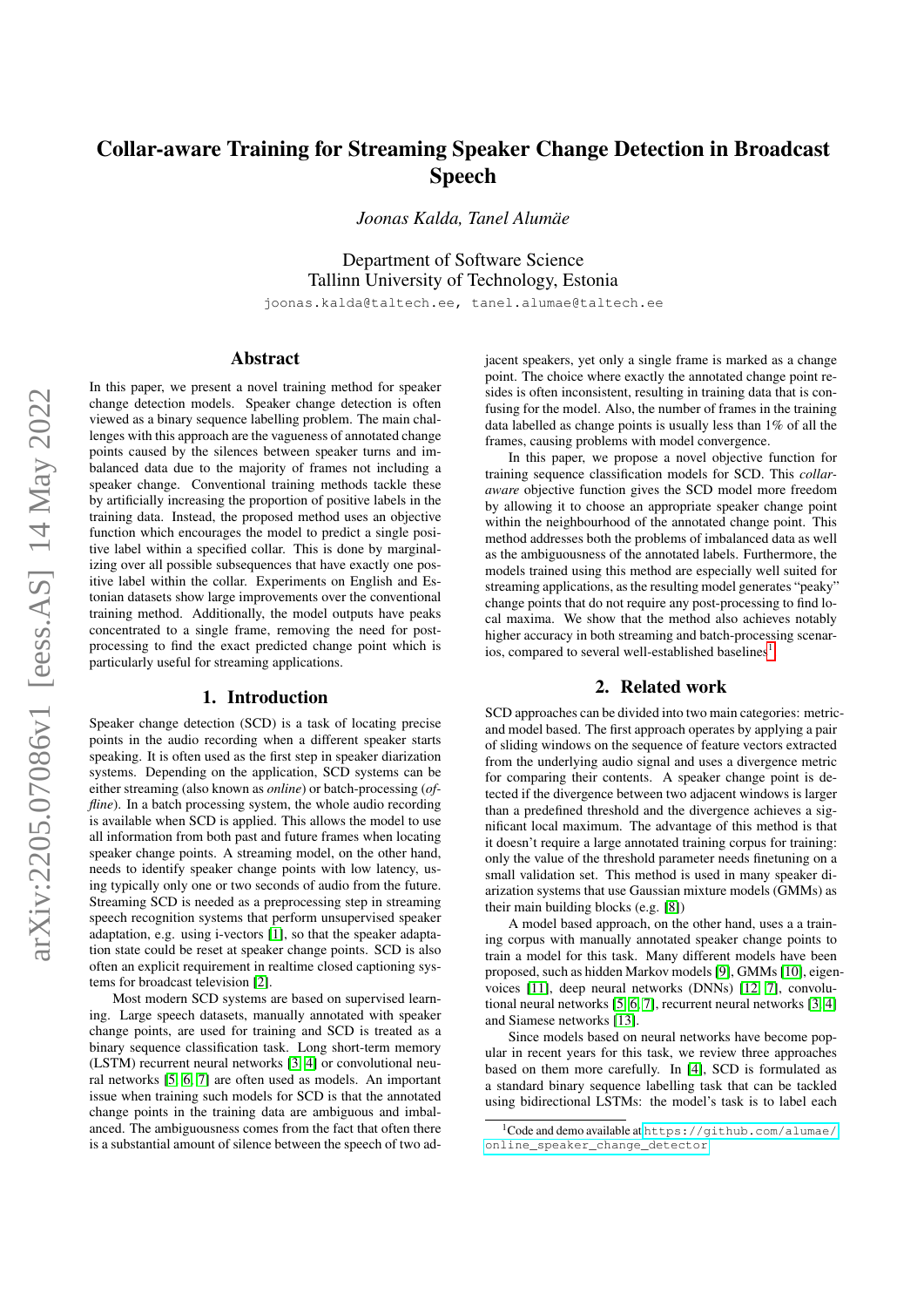frame with either 0 (no speaker change) or 1 (speaker change). One problem with this approach is that the training data is heavily imbalanced: the number of frames that are labelled with 0 is much larger than the number of frames labelled with 1 (only 0.4% according to [\[4\]](#page-5-3)). Under standard training, the model converges to a state in which a 0 is predicted for each frame. Therefore, [\[4\]](#page-5-3) increases the number of positive labels artificially by labelling frames 50 ms on each side of the annotated change point as 1. During inference, local score maxima exceeding a pre-determined threshold are marked as speaker change points.

In [\[7\]](#page-5-6), a somewhat similar approach is used, but instead of a bidirectional LSTM, a CNN is used that "sees" a fixed-size window of feature frames prior and after the current frame. This allows operating the model with low latency in streaming mode. As with the LSTM-based approach, a large number of frames in the direct neighbourhood of the annotated change point are labelled as positive during model training, in order to make the training data more balanced.

In [\[13\]](#page-6-1), a Siamese architecture is used for low-latency SCD: a 2-second window prior and after the current frame is processed by a bidirectional LSTM, resulting in two embedding vectors. The embeddings are then processed by a classification module that decides whether the two segments correspond to different speakers. Various pretraining schemes can be applied to the embedding computation module that are found to improve the detection performance by a large amount. This work handles the imbalanced data problem by sampling a predefined ratio of speaker change points from the training data to each batch.

Inconsistent and unreliable speaker turn boundaries in manually annotated training data can also have a negative effect on the performance of end-to-end speaker diarization systems. In [\[14\]](#page-6-2), a modification to the standard multilabel classification loss for speaker diarization is introduced that simply ignores the errors in a defined radius around annotated speaker change points.

## 3. Collar-aware training

Speaker change detection is often regarded as a binary sequence labelling problem. We consider an audio recording consisting of feature vectors  $x_i$  for  $i = 1, ..., N$  and the corresponding speaker boundary labels  $y_i \in \{0, 1\}$  with  $y_i = 1$  meaning that the frame corresponds to an annotated speaker boundary.

When a SCD system is evaluated in terms of precision and recall of detected speaker boundaries, it is a standard practice to use a *collar* (typically 250 ms) for annotated speaker boundaries: if the boundary detected by the model is within the tolerated amount of milliseconds of the annotated boundary, the detected speaker change point is assumed to be correct. However, under standard sequence labelling objective (Figure [1,](#page-1-0) *a*), the collar is not used, making the training objective different from the evaluation scenario.

As pointed out in the previous section, several papers [\[4,](#page-5-3) [7\]](#page-5-6) have suggested to artificially modify the training data of the speaker boundary detection model by labelling a predefined number of frames around the annotated speaker boundary as additional (pseudo-)boundaries (Figure [1,](#page-1-0) *b*). This is done in order to make the training data more balanced in terms of label frequencies, and to model the inherent ambiguousness of the speaker boundaries.

We propose to use a modified objective function for training SCD models that solves both the problems of imbalanced data and ambiguous annotated boundaries. Instead of labelling points around the annotated boundary as pseudo-boundaries,



<span id="page-1-0"></span>Figure 1: Outline of three supervision methods for speaker change detection: *(a)* corresponds to standard sequence labelling objective; *(b)* increases the number of positive labels artificially by setting several frames in the neighbourhood of the annotated change point as positive [\[4\]](#page-5-3); *(c)* the proposed method sums over all paths that have exactly one positive label in the neighbourhood of the annotated change point.

it supervises the model to label exactly one frame within the given collar as a speaker boundary, but the exact position of the boundary can be freely chosen (Figure [1,](#page-1-0) *c)*. This method has several advantages: (1) it matches the evaluation criteria better than method (*b*); (2) it solves the imbalanced data problem similarly or better than method  $(b)$ ; (3) the model trained in this manner can be easily applied in online mode without any postprocessing to find the local maximum, since the output of the model is now very "peaky" (see Section [4.5.1\)](#page-5-11).

Formally, given the reference labels  $y$  and model predictions  $\hat{y}_i$ , the standard binary sequence labelling objective is:

$$
\mathcal{L}(\hat{y}, y) = -\sum_{i=1}^{N} y_i \log(\hat{y}_i) + (1 - y_i) \log(1 - \hat{y}_i)
$$

Since the boundaries occur very sparsely, this objective can be efficiently calculated by summing over the log likelihoods of the no-boundary events, and then modifying it to account for the few boundary events. Given annotated boundary positions  $Z =$  ${z|y_z = 1}$ , the standard sequence labelling loss becomes:

$$
\mathcal{L}(\hat{y}, Z) = -\Big(\sum_{i=1}^{N} \log(1 - \hat{y}_i) - \sum_{z_i \in Z} \log(1 - \hat{y}_{z_i}) + \sum_{z_i \in Z} \log(\hat{y}_{z_i})\Big)
$$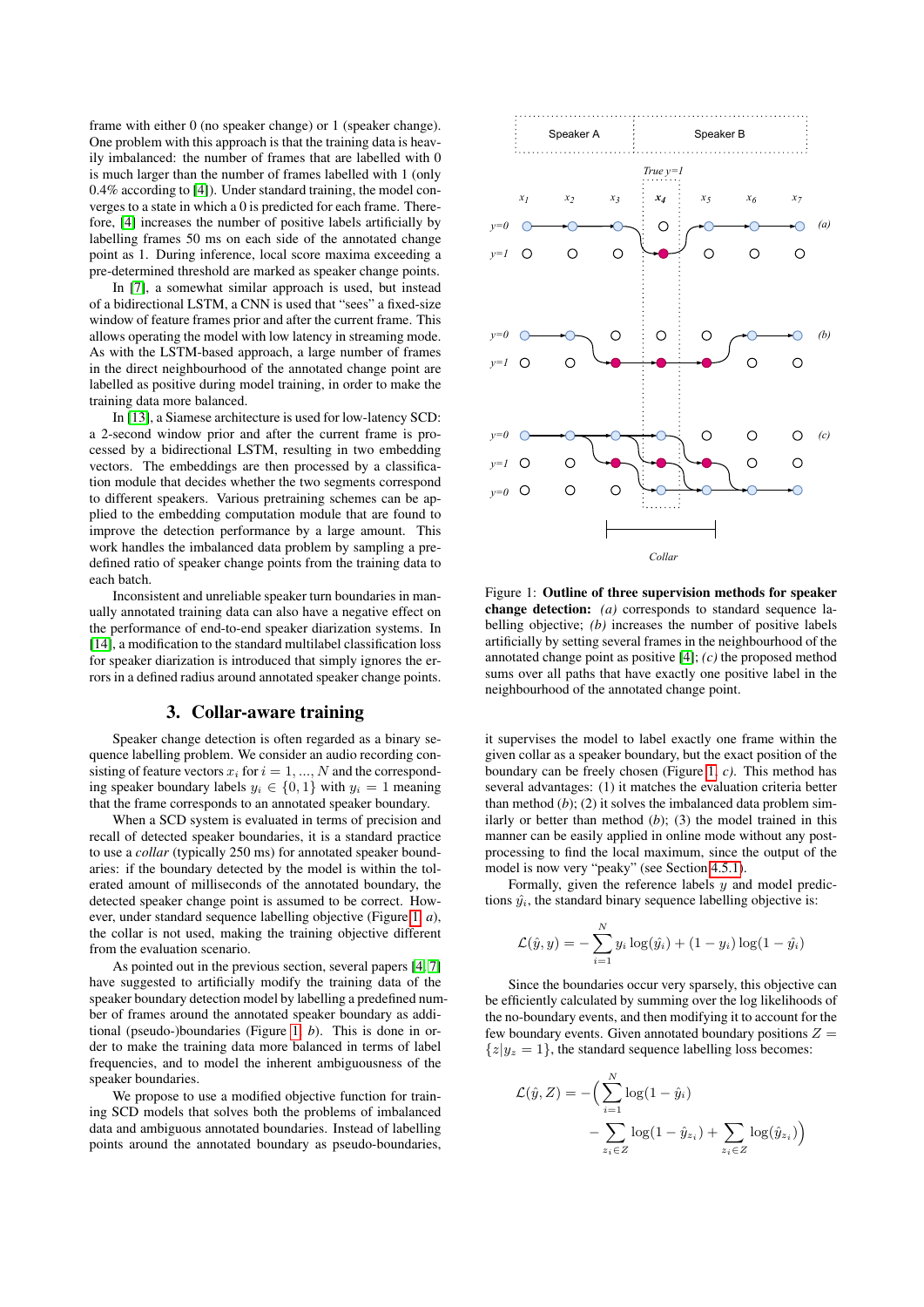```
1 def collar bce loss(log probs, change points, collar):
2 """"
3 Compute collar-aware binary CE loss.
4
5 Arguments:
   log_probs -- tensor of shape (seq_len, 2), containing log likelihoods of non-boundary
     and boundary events
   change_points -- indexes of annotated boundaries
   collar -- value of the collar (in frames)
1011 result = log_probs[:, 0].sum()
12 for change_point in change_points:
13 collar_variant_logs = []
14 collar_start_i = change_point - collar
15 collar_end_i = change_point + collar
16 time_index = range(collar_start_i, collar_end_i + 1)
17 event_index = torch.eye(collar_end_i - collar_start_i + 1).long()
18 collar_variant_logprobs = log_probs[time_index, event_index].sum(1)
19 result -= log_probs[time_index, 0].sum()
20 result += torch.logsumexp(collar_variant_logprobs, 0)
21 return -result
```
<span id="page-2-0"></span>Figure 2: Pytorch code for efficient calculation of the collar-aware binary cross-entropy loss.

In order to calculate the proposed collar-aware objective, we have to consider a superset  $S(Z)$  of all sets of boundary events Z' where for each original change point  $z_i \in Z$  there is exactly one boundary event that is within it's collar set  $C_i$  =  ${x|z_i - c < x < z_i + c}$ , where c is the value of the collar. Alternatively,

$$
S(Z) = \{ \{z_1, ..., z_N\} | z_i \in C_i \forall i \in \{1, ..., N\} \},
$$

where  $N$  is the total number of original change points. For example, if the reference label sequence is [00100], then  $Z'$  at collar = 2 corresponds to a set of label sequences  $\{[01000], [00100], [00010]\}.$ 

The proposed objective sums over all such change point configurations:

$$
\mathcal{L}_{\text{collar}}(\hat{y}, Z) = -\log \sum_{Z' \in S(Z)} e^{-\mathcal{L}(\hat{y}, Z')}
$$

The idea of this objective function is somewhat similar to the CTC loss function [\[15\]](#page-6-3) used for training end-to-end speech recognition models. As with CTC, it is not practical to compute it using brute force. In order to make it more efficient, we can again use our knowledge that the number of speaker boundaries occur very sparsely. Figure [2](#page-2-0) lists the Pytorch implementation of this idea. The collar-aware loss can be calculated by summing over the log-likelihoods of the non-boundary events (line 11), subtracting the log likelihoods of the non-boundary events that lie within a boundary collar (line 19), and then adding the marginalized log-likelihood of having exactly one boundary somewhere within the collar (line 20).

## 4. Experiments

# 4.1. Datasets

The experiments were carried on both English and Estonian datasets. For English, we used the HUB4 speech dataset [\[16,](#page-6-4) [17\]](#page-6-5). The Estonian dataset consists of TV and radio broadcasts.

<span id="page-2-1"></span>Table 1: A comparison of lengths and the number of speaker change points in the datasets used in the experiments.

| Dataset  | Train          | Development | Test       |
|----------|----------------|-------------|------------|
| Estonian | 497.2h / 80k   | 1.2h/166    | 0.7h/102   |
| English  | 128.3h / 19.5k | 6.1h/893    | 5.4h / 893 |

Both datasets are manually transcribed and annotated with speaker information. Test and development data were separated similarly for both datasets: 10 recordings were chosen for each at random. An overview of dataset sizes and annotated boundary counts is provided in Table [1.](#page-2-1) The datasets are similarly balanced, with 0.04% of the frames being labelled as speaker change points.

#### 4.2. Implementation details

We consider two different architectures which we train using both the standard training method and the proposed collar-aware one.

The first architecture was chosen to closely resemble that of [\[4\]](#page-5-3). 33-dimensional acoustic features are extracted every 10ms on a 25ms window, consisting of 11-dimensional MFCCs and their first and second derivatives. The model is made up of two Bi-LSTM layers having 64 outputs and 40 outputs and a multilayer-perceptron with 40-, 10- and 1-dimensional layers.

The second architecture uses a Resnet-based feature extractor before a LSTM layer. The Resnet module is extracted from a speaker recognition model pretrained on VoxCeleb2 [\[18\]](#page-6-6), as described in [\[19\]](#page-6-7). It results in 1280-dimensional features with a frame subsampling rate of 8. In the low-latency streaming model, the Resnet layer is followed by two 256-dimensional LSTM layers, and 1-second label delay is used in order for the model to see the data past the current frame (see Figure [3\)](#page-3-0). In the offline model, the LSTMs are replaced with bidirectional LSTMs, and no label delay is used.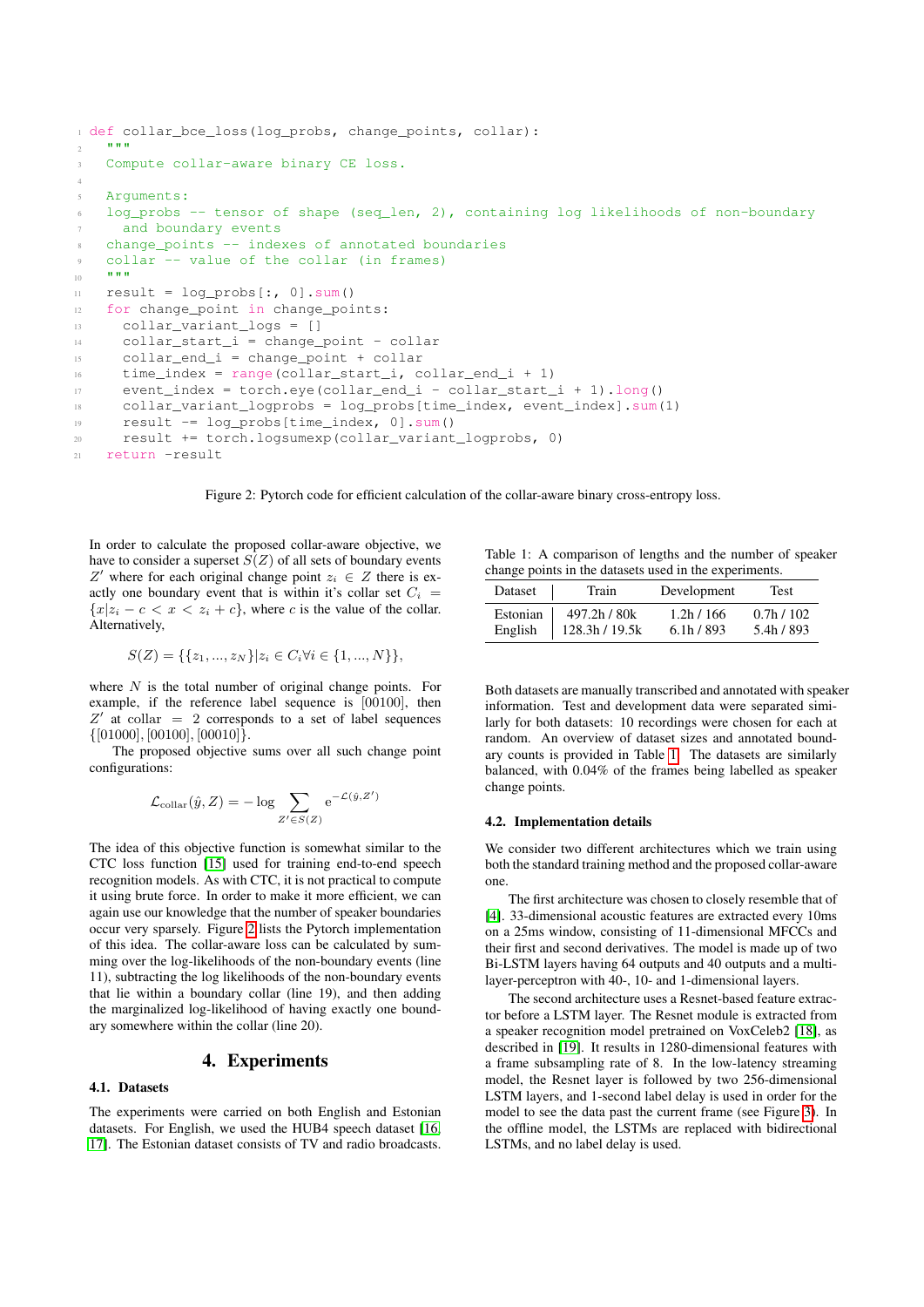

<span id="page-3-0"></span>Figure 3: Architecture of the streaming *Resnet-LSTM* model: Filterbank features from speech frames are fed into a Resnet module that is pretrained on a speaker recognition task and then trained jointly with the rest of the model. The outputs from the Resnet module are fed into a LSTM layer that identifies speaker boundaries ( $label = 1$ ). Since this cannot be done without the knowledge of future frames, the identification is done with a label delay that corresponds to 1 second of speech (in streaming mode).

All our training methods use extracted segments with random lengths between 10s and 30s.

The first training method used also follows [\[4\]](#page-5-3). Namely the training data is artificially modified by positively labelling every frame in a 50ms neighborhood of an annotated change point. Notably, no additional labelling is needed for the Resnetbased architecture since the subsampling that happens during feature extraction results in frames of 80ms duration and thus a 50ms neighborhood corresponds to roughly a single frame. A standard binary sequence labelling objective is used as the loss function for this method.

The second training method includes no artificial labelling and instead uses the proposed collar-aware objective as the loss function. The size of the collar was chosen to be  $c = 250$ ms and the effects of varying the collar size are discussed in Section [4.5.2.](#page-5-12)

During training, data augmentation is applied: background noise and/or reverberation is added to each training segment, both with a probability of 0.3. The background noises originate from the MUSAN corpus [\[20\]](#page-6-8). For reverberation, we used simulated small and medium room impulse responses [\[21\]](#page-6-9) and real room impulse responses from the BUT Speech@FIT Reverb Database [\[22\]](#page-6-10).

#### 4.3. Evaluation metrics

The evaluation metrics are standard precision and recall calculated on the test sets. Predicted change points are considered correct if they match an annotated change point within a forgiveness collar (closest pairs are matched first until no pairs re-



<span id="page-3-2"></span>Figure 4: Precision-recall curves for models trained on the English dataset.

main). Although our main evaluation metrics are precision and recall of detected speaker change points at a forgiveness collar of 250 ms, we also show the same metrics using a larger 0.5 second collar. A change point is predicted to happen if the local maximum of the models output is higher than a threshold, the value of which is determined by maximizing the F1 score on the development set.

#### 4.4. Baselines

In addition to the pure LSTM-based speaker segmentation system [\[4\]](#page-5-3), we compare our results to various baselines. Since speaker change points can be easily derived from the output of a speaker diarization system, we use several speaker diarization models that have achieved competitive results on various diarization benchmarks.

The recently proposed VBx diarization method [\[23\]](#page-6-11) has produced state-of-the-art results on CALLHOME, AMI and DI-HARD II datasets. The method uses a Bayesian hidden Markov model to find speaker clusters in a sequence of x-vectors. We used the open source implementation of the method available at GitHub<sup>[2](#page-3-1)</sup>. The diarization pipeline first extracts x-vectors from the sections of the audio that contain speech. The provided xvector models are trained on VoxCeleb1 [\[24\]](#page-6-12), VoxCeleb2 [\[18\]](#page-6-6) and CN-CELEB [\[25\]](#page-6-13). The x-vectors are extracted every 0.25 seconds from overlapping sub-segments of 1.5 seconds. The x-vectors are centered, whitened and length normalized [\[26\]](#page-6-14). The x-vectors are pre-clustered using agglomerative hierarchical clustering to obtain the initial speaker labels and finally further clustered using the VBx model. The used the VBx parameters  $F_A$ ,  $F_b$  and  $P_{loop}$  tuned on the respective development sets in order to minimize the boundary detection F1 score with a 250 ms forgiveness collar.

We also compare to the neural speaker segmentation method implemented in *pyannote.audio* [\[27\]](#page-6-15) that performs joint voice activity detection, speaker segmentation and overlapped speech detection. Similarly to the original EEND approach [\[28\]](#page-6-16), here speaker segmentation is modeled as a multi-label classification problem using permutation-invariant training. The model op-

<span id="page-3-1"></span><sup>2</sup><https://github.com/BUTSpeechFIT/VBx>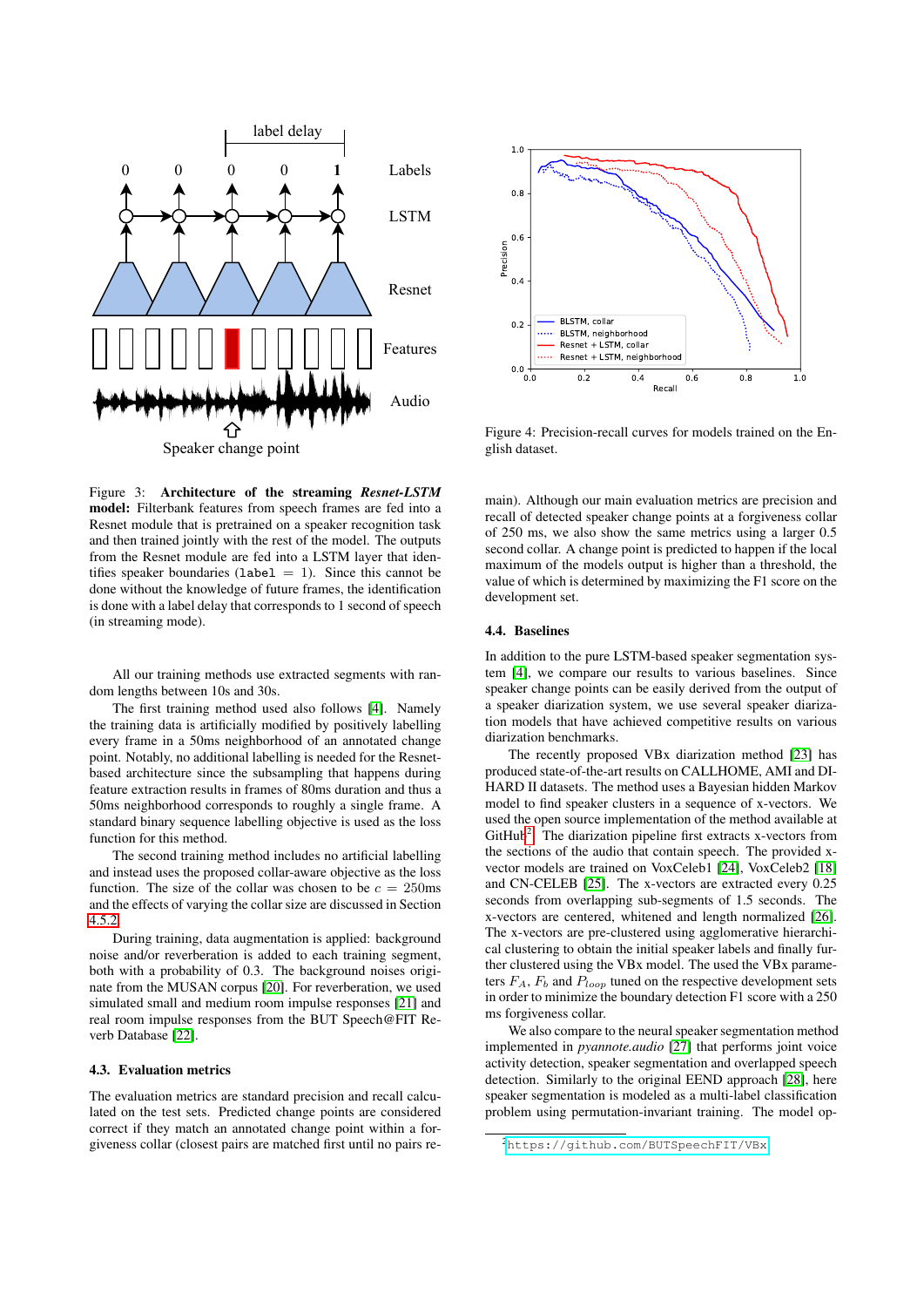|                                         | Estonian dataset |      |                |      |                              | English dataset |      |                |      |      |      |      |
|-----------------------------------------|------------------|------|----------------|------|------------------------------|-----------------|------|----------------|------|------|------|------|
|                                         | $collar=0.25s$   |      | $collar=0.50s$ |      | $\text{collar}=0.25\text{s}$ |                 |      | $collar=0.50s$ |      |      |      |      |
| Model                                   | P                | R    | F1             | P    | R                            | F1              | P    | R              | F1   | P    | R    | F1   |
| Batch-mode processing                   |                  |      |                |      |                              |                 |      |                |      |      |      |      |
| Pretrained speaker diarization (VBx)    | 0.68             | 0.68 | 0.68           | 0.96 | 0.96                         | 0.96            | 0.48 | 0.64           | 0.55 | 0.67 | 0.88 | 0.76 |
| Pretrained pyannote.audio               | 0.62             | 0.73 | 0.67           | 0.68 | 0.79                         | 0.73            | 0.42 | 0.38           | 0.40 | 0.57 | 0.51 | 0.54 |
| + finetuned on the given dataset        | 0.82             | 0.82 | 0.82           | 0.89 | 0.89                         | 0.89            | 0.60 | 0.49           | 0.54 | 0.73 | 0.59 | 0.65 |
| <b>BLSTM</b>                            | 0.7              | 0.85 | 0.77           | 0.74 | 0.88                         | 0.81            | 0.44 | 0.59           | 0.50 | 0.50 | 0.62 | 0.55 |
| + collar aware training                 | 0.75             | 0.81 | 0.78           | 0.86 | 0.80                         | 0.83            | 0.59 | 0.57           | 0.58 | 0.61 | 0.61 | 0.61 |
| Resnet + BLSTM                          | 0.80             | 0.78 | 0.79           | 0.84 | 0.80                         | 0.82            | 0.59 | 0.66           | 0.62 | 0.65 | 0.69 | 0.67 |
| + collar aware training                 | 0.92             | 0.89 | 0.91           | 0.96 | 0.92                         | 0.94            | 0.76 | 0.69           | 0.73 | 0.79 | 0.76 | 0.78 |
| Streaming processing                    |                  |      |                |      |                              |                 |      |                |      |      |      |      |
| <i>pyannote.audio</i> with latency=1.0s | 0.34             | 0.67 | 0.45           | 0.37 | 0.73                         | 0.49            | 0.21 | 0.33           | 0.26 | 0.28 | 0.44 | 0.34 |
| + finetuned on our data                 | 0.42             | 0.68 | 0.51           | 0.46 | 0.75                         | 0.57            | 0.26 | 0.45           | 0.32 | 0.30 | 0.52 | 0.38 |
| $Resnet + LSTM$                         | 0.73             | 0.73 | 0.73           | 0.76 | 0.75                         | 0.76            | 0.56 | 0.62           | 0.59 | 0.58 | 0.71 | 0.64 |
| + collar aware training                 | 0.89             | 0.83 | 0.86           | 0.92 | 0.86                         | 0.89            | 0.66 | 0.71           | 0.68 | 0.72 | 0.75 | 0.74 |

<span id="page-4-1"></span>Table 2: Precision (P), recall (R) and F1 results of various batch-mode and streaming models on Estonian and English datasets with two two different forgiveness collar values.



<span id="page-4-2"></span>Figure 5: Random samples of Resnet+BLSTM model outputs for neighborhood- and collar-based models trained on the English dataset centered around annotated speaker change points.

erates on short audio chunks (5 seconds) at a temporal resolution of every 16 ms and outputs speaker activation probabilities that are stitched together across frames. More specifically, we use the model available at [https://huggingface.co/](https://huggingface.co/pyannote/segmentation) [pyannote/segmentation](https://huggingface.co/pyannote/segmentation) that is trained on the DIHARD3 corpus [\[29,](#page-6-17) [30\]](#page-6-18). We also experiment with the same model in a low-latency setting [\[31\]](#page-6-19), using the open-source implementa-tion<sup>[3](#page-4-0)</sup>. In streaming mode, the latency of the segmentation output is configurable. To make the results comparable to our streaming model, we used a latency of 1 second.

In addition to using the publicly available *pyannote.audio* segmentation model, we also experimented with finetuning it on our training data. This was done on each dataset and resulted in further baselines for both streaming and offline settings.

In order to convert the output of the diarization systems to speaker change points we consider all the consecutive pairs of speaker segments where the speaker ids differ. If there is less than 2 seconds between the two segments then a speaker change point is predicted at the beginning of the second segment. This was found to give better results than other choices in the gap like the midpoint or the end of the first segment.

## 4.5. Results

A comparison of the model performances on the two datasets is provided in Table [2.](#page-4-1) The results are divided into two categories: models that perform change point detection in batch mode, and streaming models. The Resnet+LSTM based models trained using the proposed collar-aware loss function clearly outperform the same models trained using the standard training method on both datasets. Furthermore, these models also provide higher speaker change point detection accuracy than the baseline speaker diarization models. The state-of-the-art VBx diarization model actually results in impressive accuracy at a collar of 0.5 seconds but much lower accuracy at the standard

<span id="page-4-0"></span><sup>3</sup>[https://github.com/juanmc2005/](https://github.com/juanmc2005/StreamingSpeakerDiarization/)

[StreamingSpeakerDiarization/](https://github.com/juanmc2005/StreamingSpeakerDiarization/)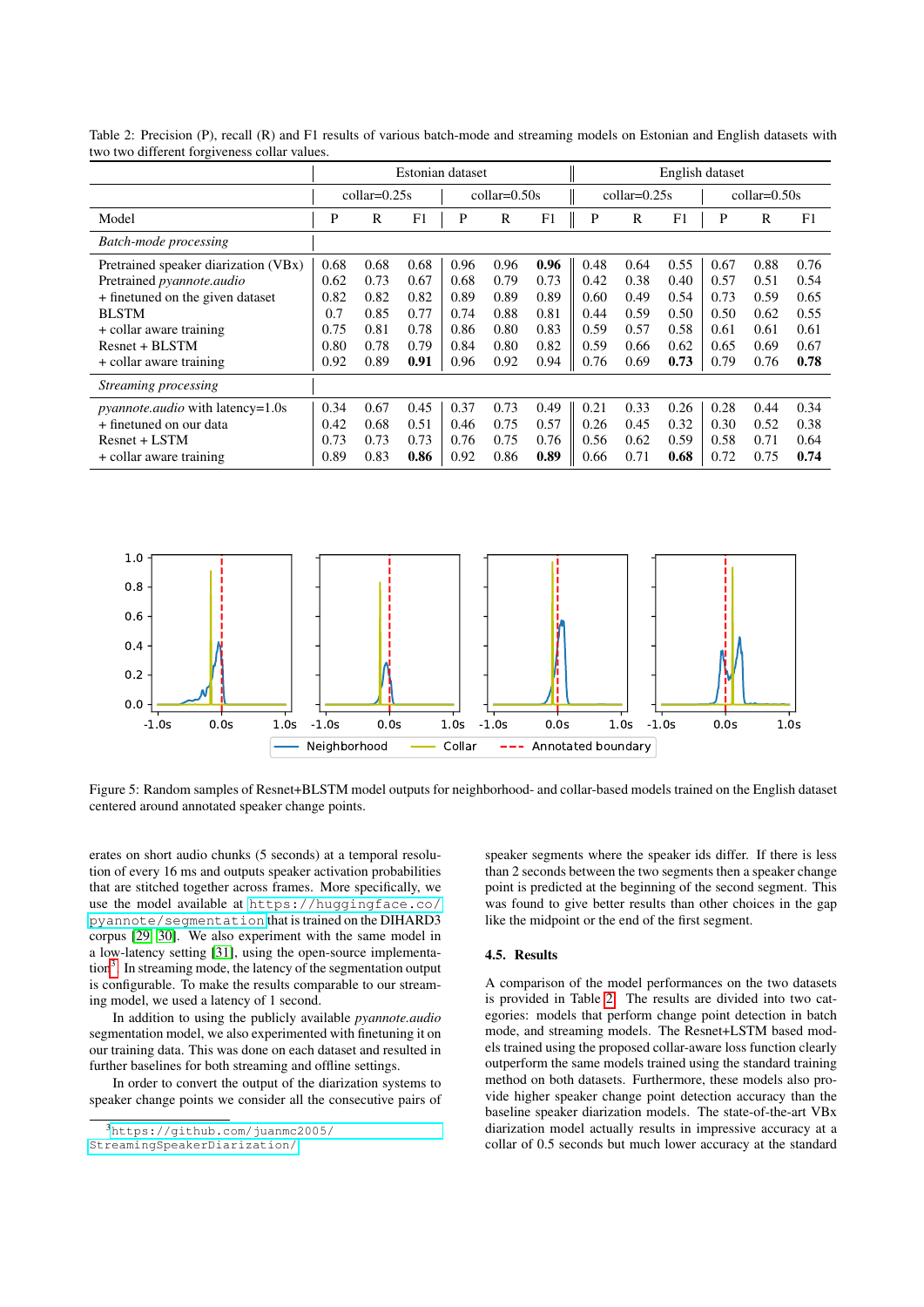0.25 second collar. This might be due to the fact that the VBx model uses a relatively large temporal resolution of 0.25 seconds which causes the detected change point to be considered an error if it is off by just one timestep.

Precision-recall curves obtained by varying the classification threshold on the English test set are presented in Figure [4.](#page-3-2) It can be seen that collar-aware training outperforms neighbourhoodbased training at all operation points for both LSTM and Resnet-BLSTM based models.



<span id="page-5-13"></span>Figure 6: F1 scores on the English dataset for models of varying training collar size.

#### <span id="page-5-11"></span>*4.5.1. Peakiness of model output*

One benefit of the collar-aware loss-function discussed above was the "peaky" output of the model. Figure [5](#page-4-2) demonstrates this effect by visualizing samples obtained from Resnet+BLSTM model outputs centered around randomly chosen annotated boundaries for the English dataset. The output obtained from a model trained using the neighborhood-based method is spread out over multiple frames requiring finding the exact local maximum in post-processing. In comparison, the change points predicted by the model trained with the collar-based method can be obtained by simply comparing the model outputs to a threshold since the activations tend to be limited to a single frame.

### <span id="page-5-12"></span>*4.5.2. Tuning the collar size*

Figure [6](#page-5-13) shows the influence of the collar size used during training on the F1 score on English test data. The optimal size for the collar is dependant on the nature of the data, how imbalanced it is and how reliable the annotated boundaries are. Overall, there seems to be flexibility to the choice of collar size as the F1 score does not change a lot across the tested range. Notably, all of the tested collar sizes lead to a better result than the neighborhood based models.

# 5. Conclusion

This work presented a novel supervision method for speaker change detection models using a collar-aware objective function. In our experiments we compared it with a conventional training method that artificially labels a neighborhood of an annotated boundary as positive as well as various state-of-theart speaker diarization models. We find that our collar-aware training yields improved results both for a purely LSTM-based model and one that uses pretrained embeddings with 8-fold subsampling.

We analyzed model outputs around randomly chosen boundaries to show that the activations for our method are concentrated to a single frame. This makes our training method well suited for online applications as there is no need for local maxima detection in post-processing.

The exact choice of collar size was determined to not have a great effect on performance with choices from 80ms to 500ms all outperforming the conventional training method.

# 6. Acknowledgements

The authors acknowledge the TalTech supercomputing resources made available for conducting the research reported in this paper.

# 7. References

- <span id="page-5-0"></span>[1] George Saon, Hagen Soltau, David Nahamoo, and Michael Picheny, "Speaker adaptation of neural network acoustic models using i-vectors," in *ASRU*, 2013.
- <span id="page-5-1"></span>[2] Hagai Aronowitz and Weizhong Zhu, "Context and uncertainty modeling for online speaker change detection," in *ICASSP*, 2020.
- <span id="page-5-2"></span>[3] Miquel Àngel India Massana, José Adrián Rodríguez Fonollosa, and Francisco Javier Hernando Pericás, "LSTM neural network-based speaker segmentation using acoustic and language modelling," in *Interspeech*, 2017.
- <span id="page-5-3"></span>[4] Ruiqing Yin, Hervé Bredin, and Claude Barras, "Speaker change detection in broadcast TV using bidirectional long short-term memory networks," in *Interspeech*, 2017.
- <span id="page-5-4"></span>[5] Marek Hrúz and Marie Kunešová, "Convolutional neural network in the task of speaker change detection," in *International Conference on Speech and Computer*, 2016.
- <span id="page-5-5"></span>[6] Marek Hrúz and Zbyněk Zajíc, "Convolutional neural network for speaker change detection in telephone speaker diarization system," in *ICASSP*, 2017.
- <span id="page-5-6"></span>[7] Lukas Mateju, Petr Cerva, and Jindrich Zdánskỳ, "An approach to online speaker change point detection using DNNs and WFSTs," in *Interspeech*, 2019.
- <span id="page-5-7"></span>[8] Mickael Rouvier, Grégor Dupuy, Paul Gay, Elie Khoury, Teva Merlin, and Sylvain Meignier, "An open-source state-of-the-art toolbox for broadcast news diarization," in *Interspeech*, 2013.
- <span id="page-5-8"></span>[9] Sylvain Meignier, Jean-François Bonastre, and Stéphane Igounet, "E-HMM approach for learning and adapting sound models for speaker indexing," in *2001: A Speaker Odyssey-The Speaker Recognition Workshop*, 2001.
- <span id="page-5-9"></span>[10] Amit S Malegaonkar, Aladdin M Ariyaeeinia, and Perasiriyan Sivakumaran, "Efficient speaker change detection using adapted Gaussian mixture models," *IEEE Transactions on Audio, Speech, and Language Processing*, vol. 15, no. 6, pp. 1859–1869, 2007.
- <span id="page-5-10"></span>[11] Fabio Castaldo, Daniele Colibro, Emanuele Dalmasso, Pietro Laface, and Claudio Vair, "Stream-based speaker segmentation using speaker factors and eigenvoices," in *ICASSP*, 2008.